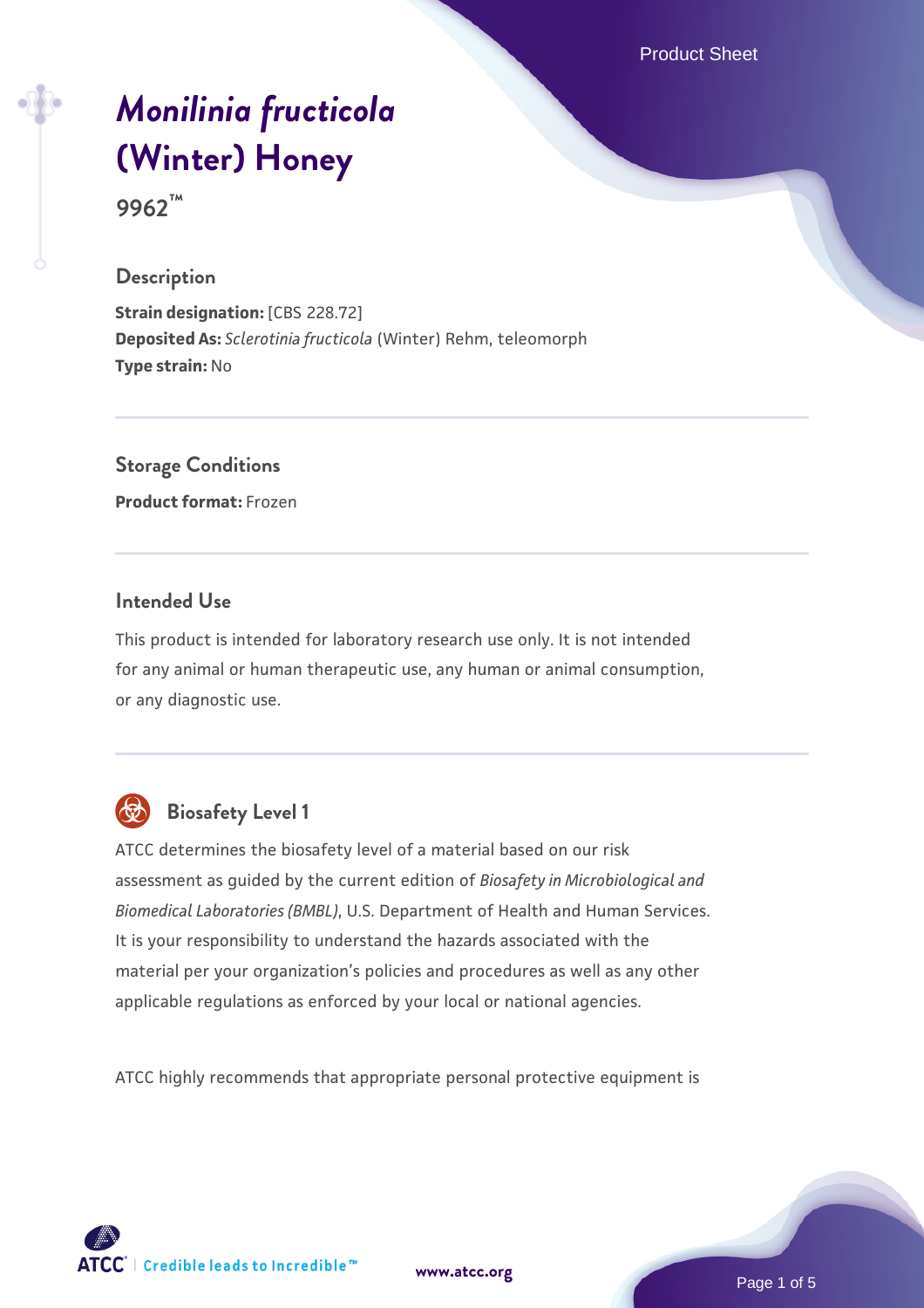# *[Monilinia fructicola](https://www.atcc.org/products/9962)* **[\(Winter\) Honey](https://www.atcc.org/products/9962) Product Sheet** Product Sheet **9962**

always used when handling vials. For cultures that require storage in liquid nitrogen, it is important to note that some vials may leak when submersed in liquid nitrogen and will slowly fill with liquid nitrogen. Upon thawing, the conversion of the liquid nitrogen back to its gas phase may result in the vial exploding or blowing off its cap with dangerous force creating flying debris. Unless necessary, ATCC recommends that these cultures be stored in the vapor phase of liquid nitrogen rather than submersed in liquid nitrogen.

# **Certificate of Analysis**

For batch-specific test results, refer to the applicable certificate of analysis that can be found at www.atcc.org.

#### **Growth Conditions**

**Medium:**  [ATCC Medium 336: Potato dextrose agar \(PDA\)](https://www.atcc.org/-/media/product-assets/documents/microbial-media-formulations/3/3/6/atcc-medium-336.pdf?rev=d9160ad44d934cd8b65175461abbf3b9) **Temperature:** 26°C

# **Material Citation**

If use of this material results in a scientific publication, please cite the material in the following manner: *Monilinia fructicola* (Winter) Honey (ATCC 9962)

#### **References**

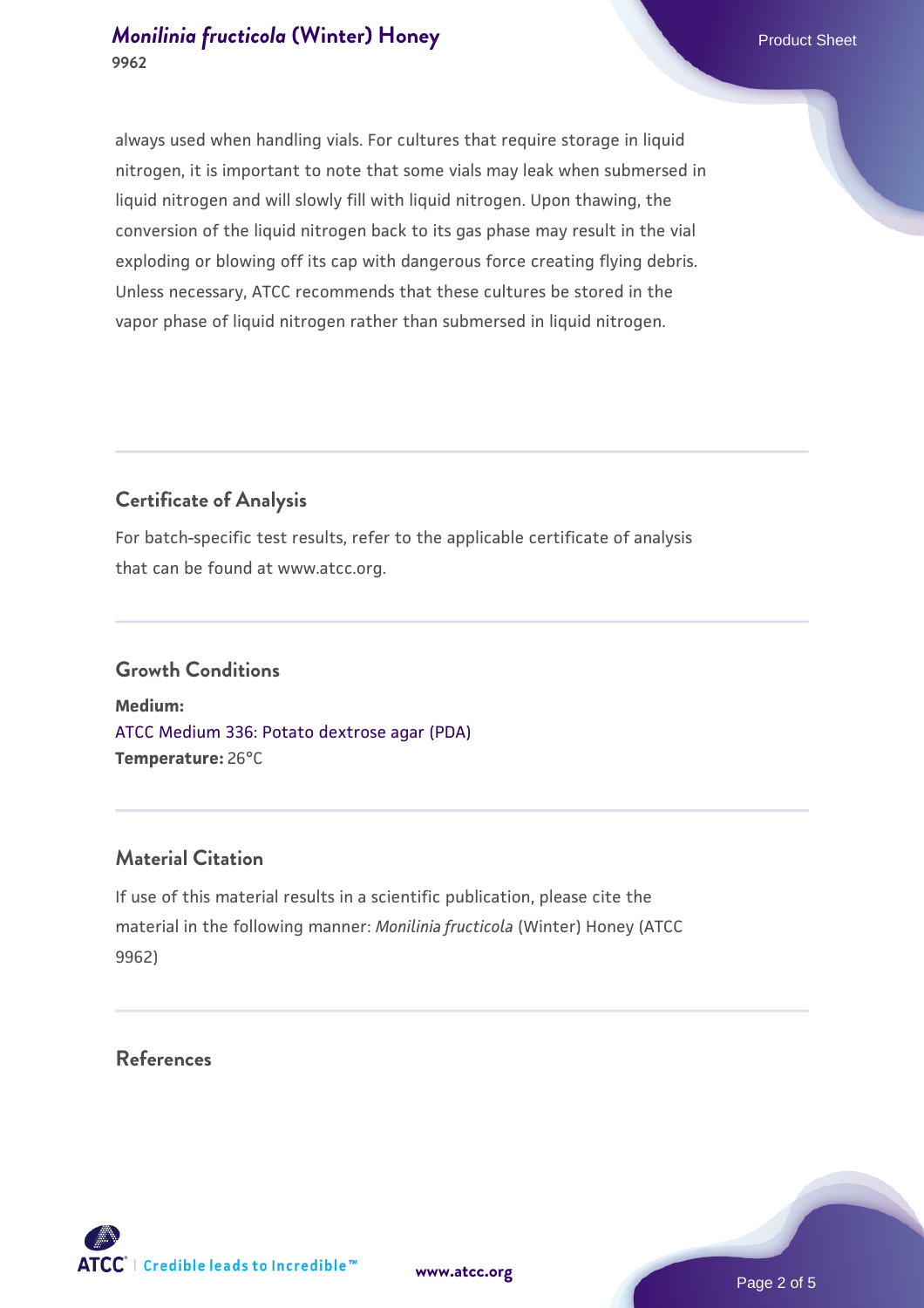#### *[Monilinia fructicola](https://www.atcc.org/products/9962)* **[\(Winter\) Honey](https://www.atcc.org/products/9962) Product Sheet** Product Sheet **9962**

References and other information relating to this material are available at www.atcc.org.

#### **Warranty**

The product is provided 'AS IS' and the viability of ATCC® products is warranted for 30 days from the date of shipment, provided that the customer has stored and handled the product according to the information included on the product information sheet, website, and Certificate of Analysis. For living cultures, ATCC lists the media formulation and reagents that have been found to be effective for the product. While other unspecified media and reagents may also produce satisfactory results, a change in the ATCC and/or depositor-recommended protocols may affect the recovery, growth, and/or function of the product. If an alternative medium formulation or reagent is used, the ATCC warranty for viability is no longer valid. Except as expressly set forth herein, no other warranties of any kind are provided, express or implied, including, but not limited to, any implied warranties of merchantability, fitness for a particular purpose, manufacture according to cGMP standards, typicality, safety, accuracy, and/or noninfringement.

#### **Disclaimers**

This product is intended for laboratory research use only. It is not intended for any animal or human therapeutic use, any human or animal consumption, or any diagnostic use. Any proposed commercial use is prohibited without a license from ATCC.

While ATCC uses reasonable efforts to include accurate and up-to-date information on this product sheet, ATCC makes no warranties or representations as to its accuracy. Citations from scientific literature and patents are provided for informational purposes only. ATCC does not warrant





Page 3 of 5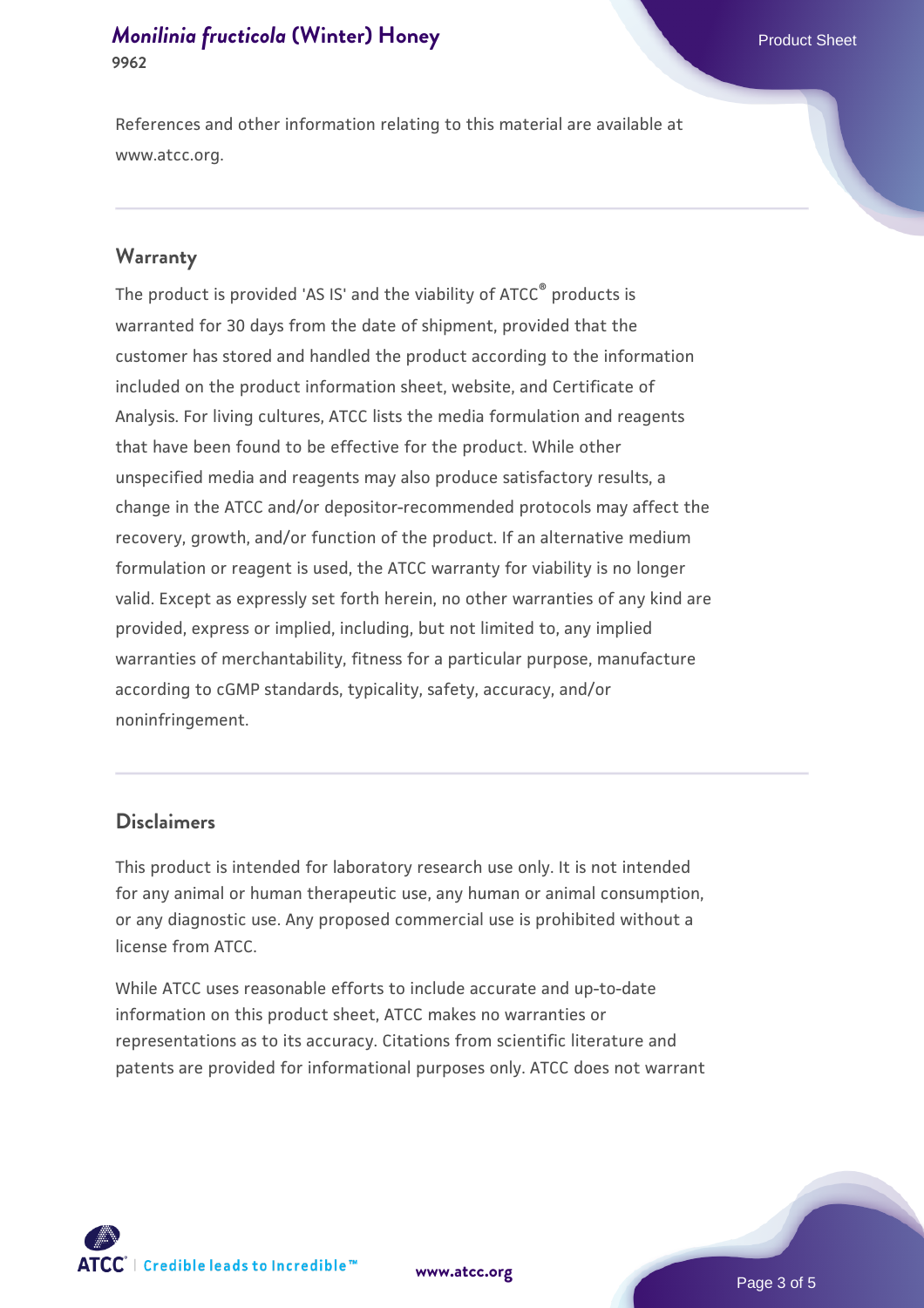that such information has been confirmed to be accurate or complete and the customer bears the sole responsibility of confirming the accuracy and completeness of any such information.

This product is sent on the condition that the customer is responsible for and assumes all risk and responsibility in connection with the receipt, handling, storage, disposal, and use of the ATCC product including without limitation taking all appropriate safety and handling precautions to minimize health or environmental risk. As a condition of receiving the material, the customer agrees that any activity undertaken with the ATCC product and any progeny or modifications will be conducted in compliance with all applicable laws, regulations, and guidelines. This product is provided 'AS IS' with no representations or warranties whatsoever except as expressly set forth herein and in no event shall ATCC, its parents, subsidiaries, directors, officers, agents, employees, assigns, successors, and affiliates be liable for indirect, special, incidental, or consequential damages of any kind in connection with or arising out of the customer's use of the product. While reasonable effort is made to ensure authenticity and reliability of materials on deposit, ATCC is not liable for damages arising from the misidentification or misrepresentation of such materials.

Please see the material transfer agreement (MTA) for further details regarding the use of this product. The MTA is available at www.atcc.org.

# **Copyright and Trademark Information**

© ATCC 2021. All rights reserved. ATCC is a registered trademark of the American Type Culture Collection.

#### **Revision**

This information on this document was last updated on 2021-05-19

# **Contact Information**